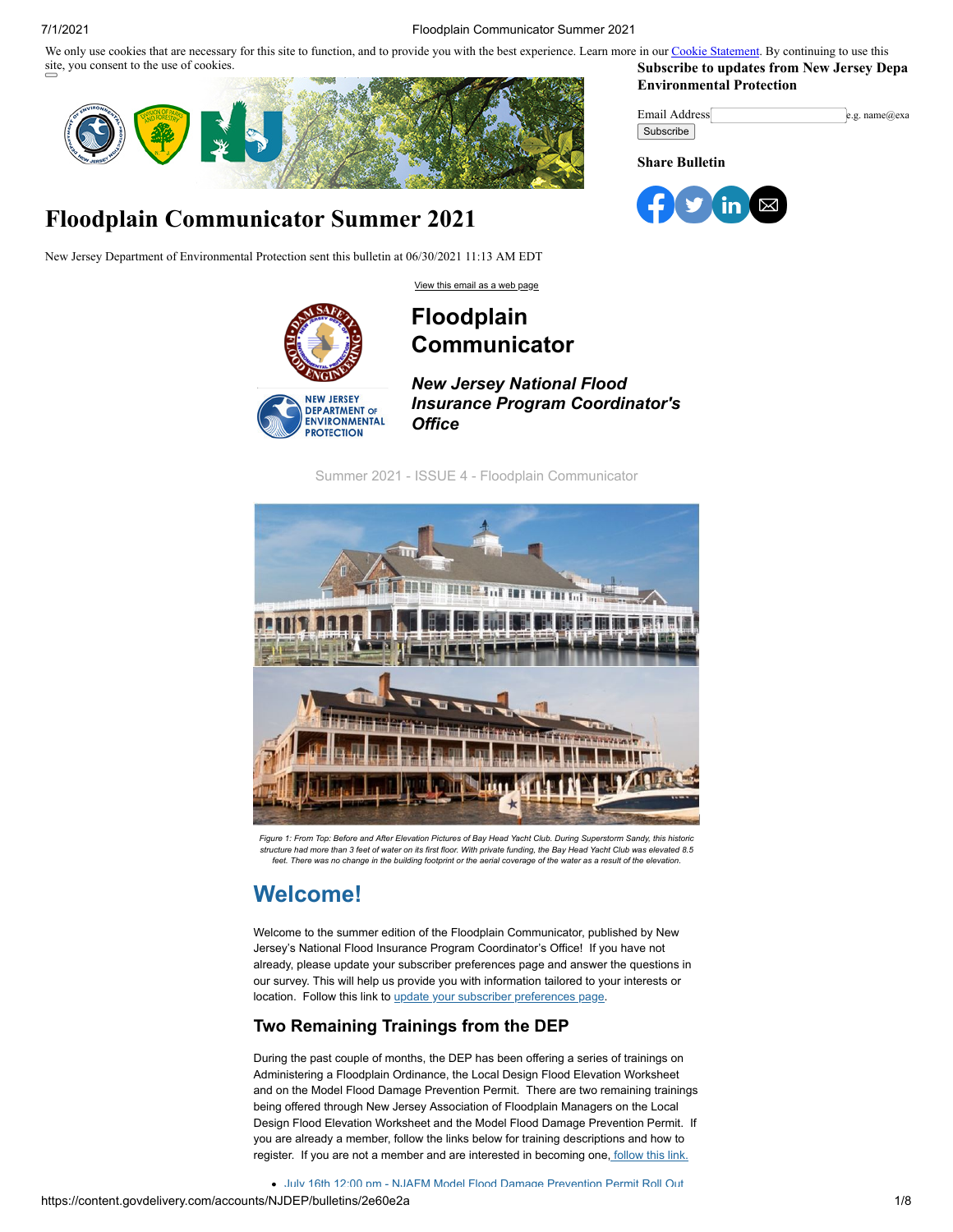[July 16th 12:00 pm NJAFM Model Flood Damage Prevention Permit Roll Out](https://www.njafm.org/july16.html?utm_medium=email&utm_source=govdelivery) [July 30th 12:00 pm - NJAFM Local Design Flood Elevation Worksheet Training](https://www.njafm.org/july30.html?utm_medium=email&utm_source=govdelivery)

#### **In this edition:**

- [Post Superstorm Sandy Increased Cost of Compliance Deadline](#page-1-0)
- [Introducing a Substantial Damage Plan Template for NFIP Communities](#page-4-0)
- [Historic Structures, Adaptation Planning, and Mitigation Guidance for Historic](#page-5-0) **Properties**
- [Verifying the Mitigation of Repetitive Loss and Severe Repetitive Loss Properties](#page-6-0)
- [Obtaining Severe Repetitive Loss and Repetitive Loss Data for your Municipality](#page-7-0)

### <span id="page-1-0"></span>**Post Superstorm Sandy Increased Cost of Compliance Deadline**

The October 29, 2021 deadline for utilizing Increased Cost of Compliance funds to mitigate structures that were substantially damaged during Superstorm Sandy is fast approaching. ICC funds are available to National Flood Insurance Program policy holders after flood events in which insured structures experienced damage of any origin sustained by a structure whereby the cost of restoring the structure to its beforedamaged condition would equal or exceed 50 percent of the market value of the structure before the damage occurred. In 2012, the deadline for using the \$30,000 in ICC funds was six years but was extended to nine years to the October 29, 2021 deadline.

By the 2021 deadline, property owners should have submitted their required documentation, including an elevation certificate for the elevated structure, to their insurance adjuster for reimbursement. Owners of non-residential property may also use ICC funds to floodproof structures and would also have to provide a floodproofing certification. In instances where property is bought as part of a Sandy buyout program, the ICC funds may be assigned to the buyout program or municipality to fund structure demolition. Another extension of the statewide FEMA ICC deadline for Sandy-damaged properties is considered unlikely.

#### **Increased Cost of Compliance Extension and Fraud Issues**

Property owners who have applied for Increased Cost of Compliance benefits and cannot complete mitigation work and pass final inspection before the October 29, 2021 deadline, can request a waiver of the date of completion from their insurance carrier, but must provide documentation as to the reasons why a waiver should be granted.

Property owners may not transfer or assign ICC benefits to another party, such as through a sales transaction, unless the prospective buyer is the local community or the state and is purchasing the property under a FEMA-funded buy-out program.

The insurance carrier may also take action after the October 29, 2021 date if concealment or fraud is suspected. According to page 14 of the Standard Flood Insurance Policy found in Appendix A of the [2021 FEMA NFIP Insurance Manual](https://www.fema.gov/flood-insurance/work-with-nfip/manuals/current?utm_medium=email&utm_source=govdelivery&wdLOR=cAE931306-2B3D-41E6-A9C0-49289B716F36&web=1) policies can be voided, have no legal force or effect, cannot be renewed, and cannot be replaced by a new NFIP policy if a policy owner, another insured policy owner, or an insurance agent has at any time:

- 1. Intentionally concealed or misrepresented any material fact or circumstance;
- 2. Engaged in fraudulent conduct; or
- 3. Made false statements; relating to this policy or any other NFIP insurance.

In fraud or concealment has been committed, policies can be declared void as of the date of any wrongful acts. Fines, civil penalties and imprisonment under applicable Federal laws may also be pursued.

More information on the ICC process is available on **FEMA's Increased Cost of** Compliance website.

[New Jersey's Office of the State Comptroller also has established a Sandy Fraud](https://www.nj.gov/dca/divisions/sandyrecovery/pdf/sandy_fraud_poster.pdf?utm_medium=email&utm_source=govdelivery) Prevention Hotline to report any suspicion of fraudulent activity, theft, waste, bribes or kickbacks, and unethical or illegal conduct. Tips can be submitted anonymously through this hotline at 1-855-OSC-TIPS (1-855-672-8477) or to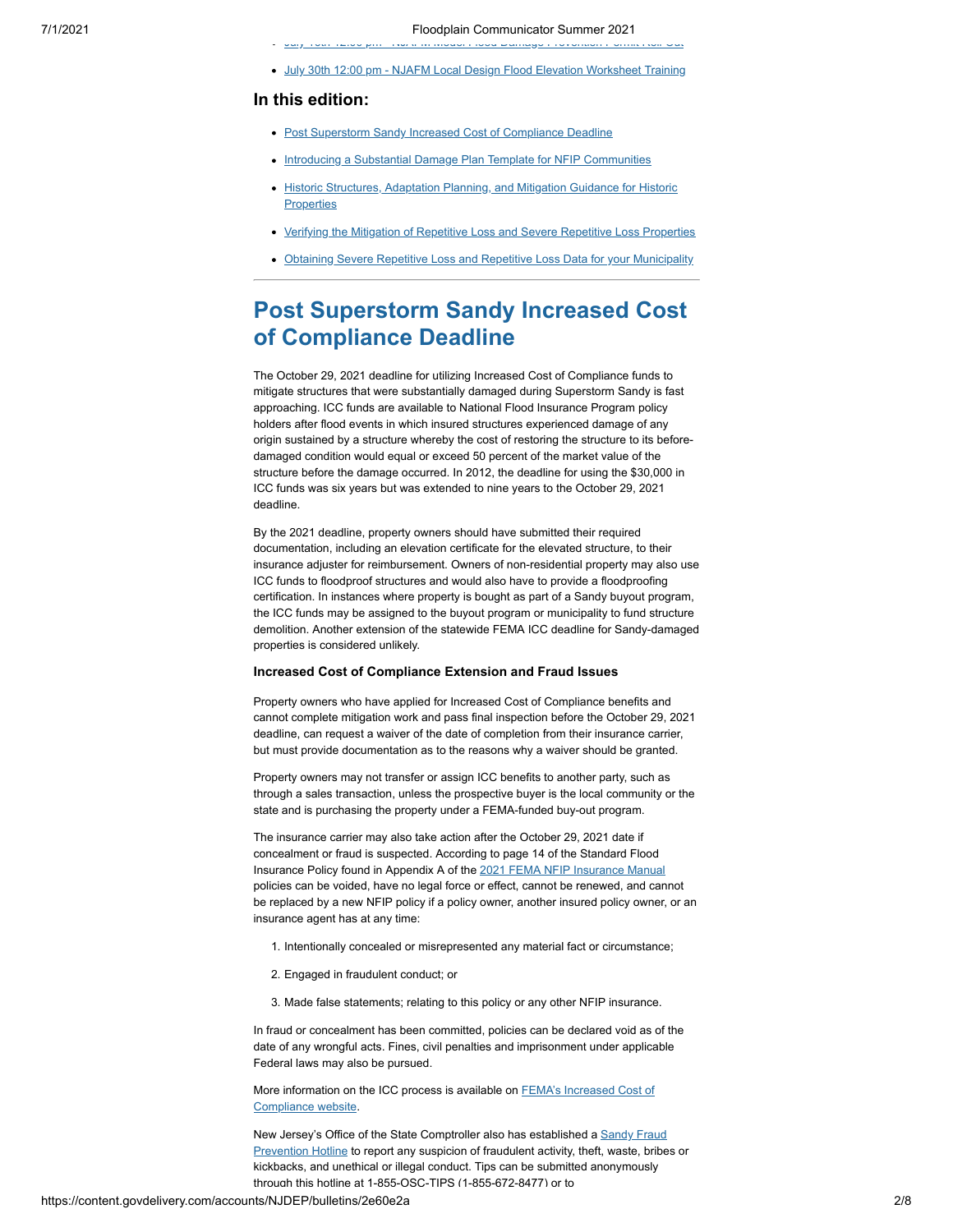$t_1$  is the state at 1  $s_1$  s  $s_2$  or to to to the state of  $1$ [comptrollertips@osc.state.nj.us.](mailto:comptrollertips@osc.state.nj.us) All communications will be kept confidential.

#### **Temporary Certificate of Occupancy Deadline**

Owners of structures that were repaired for temporary occupation under a Temporary Certificate of Occupancy issued by the local Construction Official pursuant to the Uniform Construction Code must adhere to the timeline listed in the Temporary Certificate of Occupancy under which "occupation" could be maintained before mitigating their structure unless an extension of the timeline was requested from the Construction Official. If a Temporary Certificate of Occupancy has been issued for a substantially damaged property that has not been mitigated to meet Federal, State, and local regulations and has not received a final Certificate of Occupancy, the property should be sold "as is" pending the completion of the deferred mitigation activities.

#### **Substantial Damage Determinations and Floodplain Permit Requirements After October 29, 2021**

The passing of the Increased Cost of Compliance deadline does not affect the Floodplain Administrator's substantial damage determination. Substantial damage determination records and correspondence, like all other floodplain management records, are the responsibility of the local Floodplain Administrator and must be kept in perpetuity by the National Flood Insurance Program community. Communities should consult legal counsel to determine the legality of providing public access to substantial damage letters of unmitigated properties.

Prior to the passing of the October 29, 2021 ICC deadline, owners of unmitigated substantially damaged structures should be notified by the Floodplain Administrator in a certified letter that they must consult with the local Construction Official and Floodplain Administrator if the structure will not be mitigated by the deadline. This letter should reference the initial substantial damage letter and request that the property owner negotiate and finalize a reasonable and achievable compliance schedule with both the Floodplain Administrator and the Construction Official prior to the ICC deadline. The date of this letter should be memorialized in the violations section of the community's flood damage prevention permit. (For an example of a violations section, please see the **Model Flood Damage Prevention permit**).

After the deadline, the structure will be considered in violation of the community's Flood Damage Prevention Ordinance unless a mutually agreed upon, reasonable and achievable compliance schedule outlining mitigation milestones towards achieving a final Certificate of Occupancy and final sign-off on the Flood Damage Prevention Permit. A reasonable compliance schedule outlines the end date by which the property owner's compliance plan for structure mitigation results in either the elevation, demolition, floodproofing/retrofitting, or relocation of the structure and all applicable permit documentation supporting mitigation completion has been received and approved by both the Floodplain Administrator and the Construction Official. An achievable compliance schedule should identify milestones for the finalization of plans for site development activities (i.e. activities related to demolition, structure modification, site redevelopment, and structure relocation including any State-required certifications by a registered design professional), the receipt of all identified and applicable Federal, State, and local permits, project construction and/or demolition completion dates, and project closeout documentation submissions. The compliance schedule proposal should also include a certification that the property owner has the funds available to complete the proposed project milestones by the compliance schedule end date. Both the Construction Official and the Floodplain Administrator will evaluate and provide comments on the proposed compliance schedule as part of the negotiation process and work with the property owner to finalize the compliance schedule. It is recommended that communities consider developing a template to include with their certified letters to guide property owners in providing the information necessary for negotiating a reasonable and achievable compliance schedule.

If a reasonable and achievable compliance schedule cannot be negotiated and implemented before the October 29, 2021 deadline and/or compliance schedule milestones are not achieved after the October 29, 2021 deadline, the property will be considered in violation of the community's Flood Damage Prevention Ordinance and the municipality can take actions under N.J.S.A 40:49-5 or through N.J.A.C. 5:23, as applicable to address structure mitigation. The Flood Damage Prevention Permit should remain open until the structure is mitigated.

As applicable to all structures with violations of NFIP regulations, if a community has undertaken all enforcement actions available through local and State authorities to achieve compliance, and the violation has not been corrected, the community may, as a last resort request that the structure be declared uninsurable through Section 1316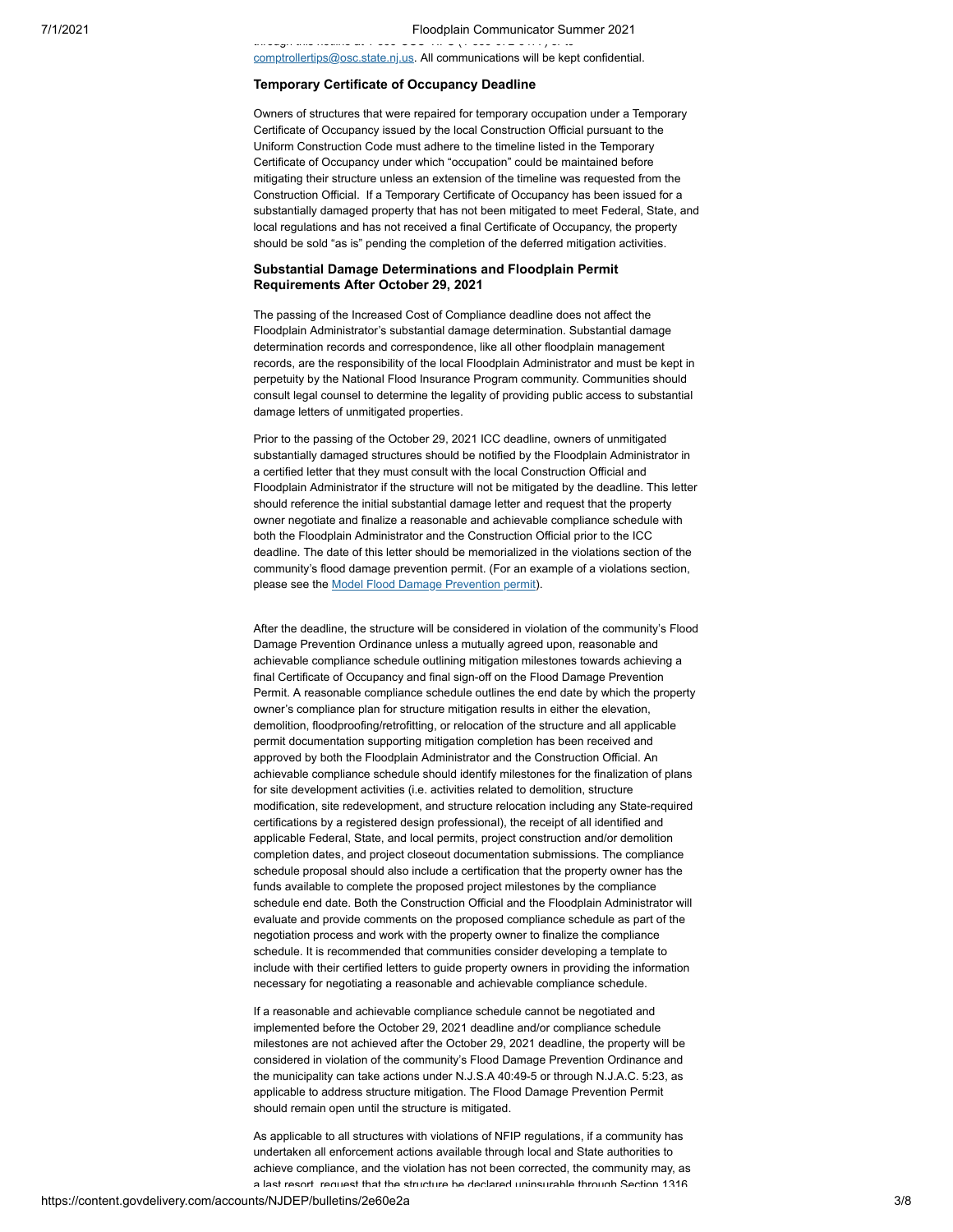a last resort, request that the structure be declared uninsurable through Section 1316 of the National Flood Insurance Action of 1968.

#### **Variances to Post-Superstorm Sandy Substantial Damage Determinations**

By National Flood Insurance Program regulation, variances to a community's substantial damage regulations contained in the community's Flood Damage Prevention Ordinance may only be given to elevation and floodproofing mitigation requirements structures that qualify for State and Federally listed structures at the discretion of the local Floodplain Administrator. More information on this topic is available below in the **Historic Structures**, Adaptation Planning, and Mitigation [Guidance for Historic Properties section of this Newsletter. Variances for hards](#page-5-0)hip under the NFIP must be exceptional, unusual, and peculiar to the property involved. Mere economic or financial hardship alone is not exceptional. Inconvenience, aesthetic considerations for non-historic structures, physical handicaps, personal preferences, or the disapproval of one's neighbors cannot qualify as an exceptional hardship under the NFIP because these problems can be resolved through other means without the granting of a variance.

Substantial damage and improvement determinations are a statutorily-required duty of a local Floodplain Administrator as part of a community's agreement to enforce the National Flood Insurance Program regulations 44 CFR 59 and 60. However, variances related to a Floodplain Administrator's substantial damage decision-making may be appealed to the body, generally a Planning or Zoning Board, designated to hear variances (or sometimes referred to as appeals) in the local Flood Damage Prevention Ordinance. For efficiency after Superstorm Sandy, some appeal bodies with extensively damaged areas also established a working group to make recommendations to the appeal body. To guide these determinations and inform appeal bodies on the particulars of assessing damage and determining market valuation after any event triggering 50% substantial damage thresholds, FEMA has provided extensive guidance in the Substantial Improvement / Damage Desk Reference Guide (FEMA P-758 - May 2010).

Recently, some purchasers or owners of substantially damaged properties have contested Superstorm Sandy-related Substantial Damage Determinations to their local Floodplain Administrator. Generally, these requests have centered around how market valuation was determined. Because these determinations appeal a Floodplain Administrator's decision-making, this request should be made to the appeal body as a formal variance. Depending upon the municipality's established post-Sandy substantial damage process and the opinion of legal counsel, the appeal body can decide to either hear or decline the variance request. If a request to hear the variance is granted, it is recommended that the appeal body also require documentation from the applicant including but not limited to the type, cost, and extensiveness of repairs performed after Superstorm Sandy including the fair market cost of labor to fully evaluate the percentage of substantial improvement to the structure based upon the contested market value. The Floodplain Administrator should also provide a recommendation for approval or denial to the appeal body which may include but is not limited to the substantial damage process in place at the time, the market valuation used, the value of all construction permits obtained, an evaluation of Ordinary Maintenance and Minor Work projects performed under the Uniform Construction Code (see N.J.A.C. 5:23-1.4 with specific conditions listed as 2.7 and 2.17A), an evaluation of labor costs, tax assessment photographs, and the high water marks on and damage to nearby structures.

It should also be noted that FEMA's Substantial Damage / Substantial Improvement Desk Reference Guide states that "*an owner may appeal the use of assessed value, but the burden of proof can be placed upon the applicant who can be required to submit an independent professional property appraisal that is prepared by a qualified appraiser.*" Because of the time elapsed and the technical nature of determining a valuation dating back to 2012, it is suggested that appeal bodies also request a report from the municipality's appraiser.

#### **Enforcement of Substantial Damage and Improvement of Abandoned or Neglected Flood-Damaged Properties**

In situations where structures were abandoned and/or not habitable after the Superstorm Sandy, market valuation of these properties significantly declined due to neglect and these structures were and can be sold for prices significantly lower than nearby habitable but non-elevated structures. Increases or decreases in a structure's market value from 2012 to 2021 values also do not affect the substantial damage determination issued after Superstorm Sandy for these structures because determinations were made using the valuation data just prior to the time of damage.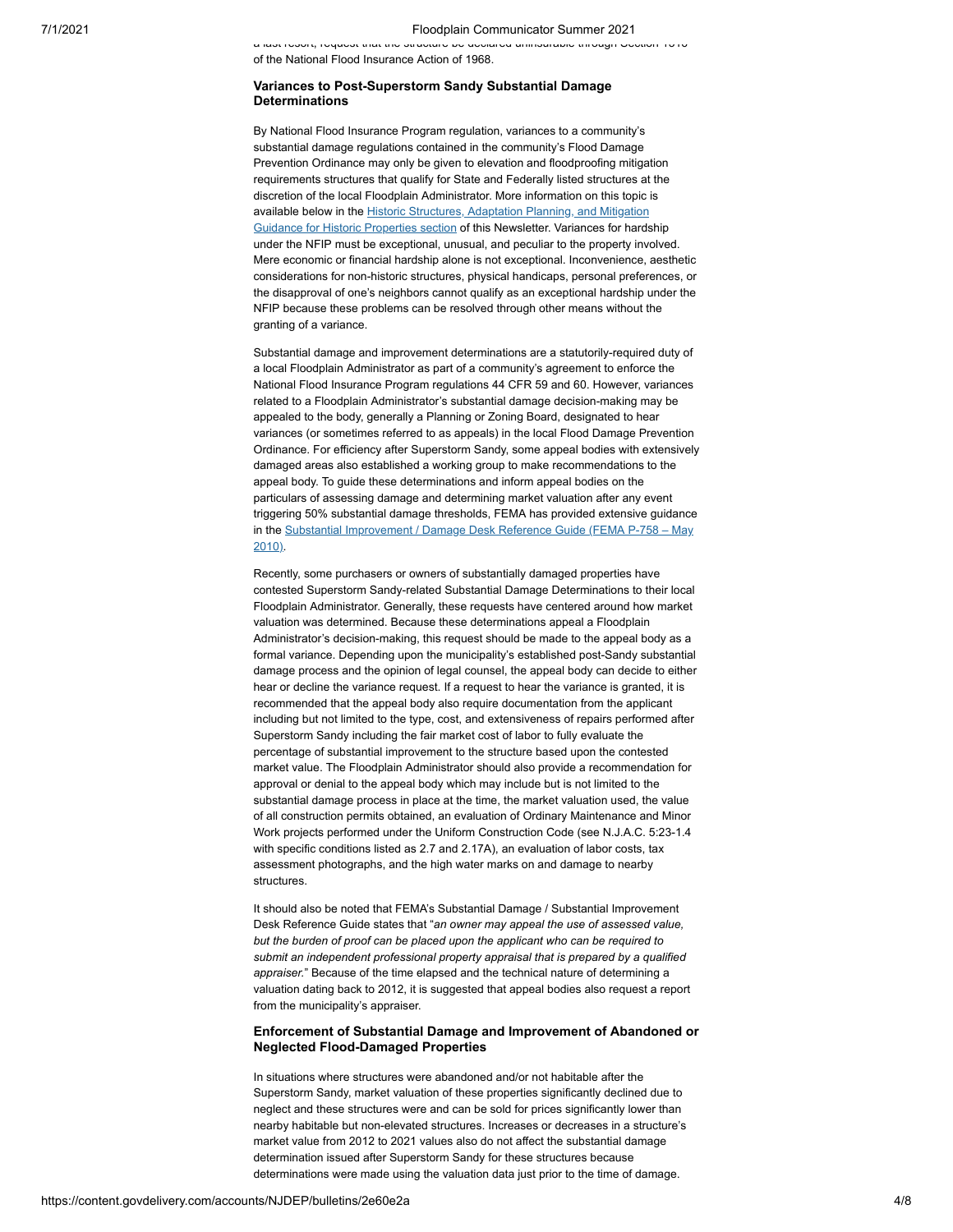All construction work on these structures must be evaluated by the Floodplain Administrator to ensure that the only improvements undertaken are those to correct existing violations of State or local health, sanitation, or code enforcement officials which are the minimum necessary to assure safe living conditions. The determination of a "minimum necessary improvement for safe living conditions" must be made jointly by the local Floodplain Administrator and the local Construction Official. Work not related to habitability including that allowed pursuant to a Temporary Certificate of Occupancy does not eliminate the requirement that the substantially damaged structure be mitigated as required by the property's substantial damage letter.

Property owners and prospective property owners should be advised that the Floodplain Administrator is statutorily required to review improvement costs for substantial improvement thresholds during the issuance of a Flood Damage Prevention permit including items that constitute Ordinary Maintenance and Minor Work under the Uniform Construction Code. The list of regulated improvements includes but is not limited to replacements of roofing, siding, interior finishes, kitchen cabinet, plumbing fixtures and piping, HVAC and air conditioning equipment, exhaust fans, built-in appliances, and electrical wiring. The **FEMA Substantial Improvement / Damage Desk** [Reference Guide \(FEMA P-758 – May 2010\) can be consulted for a more inclusive list](https://www.fema.gov/sites/default/files/2020-07/fema_nfip_substantial-improvement-substantial-damage-desk-reference.pdf?utm_medium=email&utm_source=govdelivery) and definition of what improvements must be evaluated.

A system for consistent enforcing and recordkeeping is key to managing substantially damaged properties and limiting unmitigated properties from being passed along to unsuspecting new owners. Documenting unsafe living conditions and regularly assessing corresponding declines in structure market value after a flood event from mold, decay, or abandonment with the tax assessor helps enforce the mitigation regulations necessary for communities to successfully adapt to climate change and rising sea levels. This consistent enforcement and valuation reassessment can deter property speculators from disputing local substantial improvement cost determinations and, more importantly, from profiting from an unmitigated property that is susceptible to repeat flooding at the expense of the new property owner. It also requires speculators and prospective owners to consider the cost of mitigation as a cost of ownership. If the property is determined to be an unsafe structure, the community may also follow the process prescribed in the Uniform Construction Code, N.J.A.C. 5:23-2.32 to require structure repair by the property owner, and if necessary, perform the repairs and seek recovery through a construction lien.

[Back to top.](#page-0-0)



structures for future generations is so important many towns in New Jersey, this particular sturcture was unable to be *saved. Source: NJ HPO/FEMA*

## <span id="page-4-0"></span>**Introducing a Substantial Damage Plan Template for NFIP Communities**

The DEP's new Substantial Damage Plan Template for NFIP Communities is a plan [that everyone hopes will "sit on a shelf" and never be needed. However, New Jersey's](https://www.nj.gov/dep/climatechange/resilience-strategy.html?utm_medium=email&utm_source=govdelivery) Climate Change Resilience Strategy predicts a 50% chance of a 1.4 foot increase in sea level rise by 2050 and predicts more frequent, more intense precipitation events that will redefine the 100 year/1% annual chance base flood event. Implementing a Substantial Damage Plan clarifies substantial damage and improvement decisionmaking and provides a path forward after a disaster. It also helps communities assist property owners with consistent communication and predictable floodplain management practices that can speed recovery after a flood event.

Substantial damage planning was a requirement of FEMA's grant with the DEP to focus on improving compliance statewide. It has also been introduced as a new opportunity for earing points in FEMA's [Community](https://crsresources.org/manual/?utm_medium=email&utm_source=govdelivery) Rating System This plan was developed with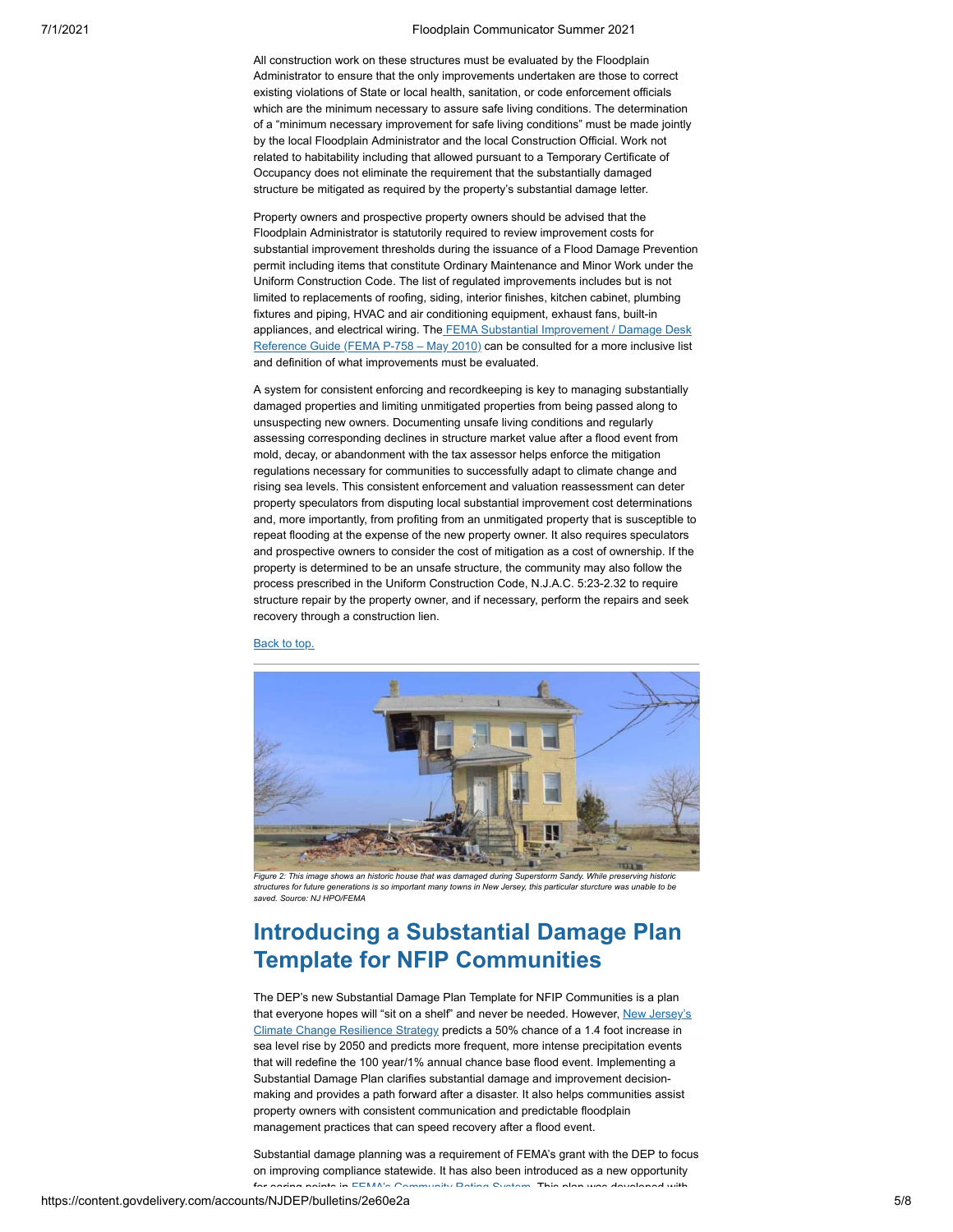#### 7/1/2021 Floodplain Communicator Summer 2021

for earing points in FEMAS Community Rating System. This plan was developed with the advice and review by interested floodplain administrators, planners, engineers, and public sector stakeholders. Four meetings were held with this group to gather knowledge from past experiences and identify useful resources that may not have been available after disasters in the past. Drafts of the template were also shared for comment.

The sections of the plan follow the steps of the Community Rating System credit for the development of a Substantial Damage Management Plan, but the plan was written to be utilized by any community and not just ones in the Community Rating System. These sections include assessing the community's vulnerability to substantial damage, assembling a team for the management of substantially damaged properties, identifying post-event actions the community can take, building a property database, identifying pre-event actions for the community to prepare, and a schedule for plan implementation and updates.

As mentioned, this plan can be used by communities in the Community Rating System and those that are not. The towns will need to fill out this template, create a database and maps of the special flood hazard area, and adapt sections, letters, and other materials to fit their community's specific needs. Community Rating System communities will need to do an annual review of the plan, update it, and share with elected officials in order to maintain the credit being offered. It is recommended that towns not in this program do the same review, updates and sharing of the plan so that they can be educated and prepared.

A link to download the New Jersey Substantial Damage Management Plan Template can be found on [the DEP Bureau of Flood Engineering website here](https://www.nj.gov/dep/floodcontrol/links.htm?utm_medium=email&utm_source=govdelivery) under the category 'Local Floodplain Management Resources'.

The DEP would like to acknowledge the stakeholders who participated in this process and provided comments on document drafts: Robert Austin, Christine Bell, Ryan Bryski, Garret Byma, Neil Byrne, Dennis Dayback, Scott Duell, Paul Dietrich, Bill Doolittle, Jason Fenn, Louis Rico Fischer, Tom Flynn, Vito Gadaleta, Jim Galantino, Hector Gonzalez, Pamela Hilla, Chanelle LaCross, Marianne Luhrs, Jennifer McCulloch, Paul Osman, Tanya Rohrbach, Jim Rutala, Jillian Stokley, Edward Striedl, Christopher Testa, Rosa Torres Verges , Courtney Wald-Wittkop, Dana Webb, and Jamison Zimmerman.

[Back to top.](#page-0-0)



Figure 2: This image was taken during the elevation of the Bay Head Yacht Club, an historic structure, after it was *substantially damaged during Superstorm Sandy.*

# <span id="page-5-0"></span>**Historic Structures, Adaptation Planning, and Mitigation Guidance for Historic Properties**

Nearly 400 years of development along New Jersey's waterways and floodplains can be experienced by visiting New Jersey's historic districts and historic structures. The pictures of the Bay Head Yacht Club elevation project at the beginning of this newsletter and above illustrates the importance of preserving unique water-dependent architectural styles in a way that enhances economic development, reduces flood risk, and reduces flood insurance premiums. When historic structures in special flood hazard areas are substantially damaged by flood, fire, or other hazard, they must be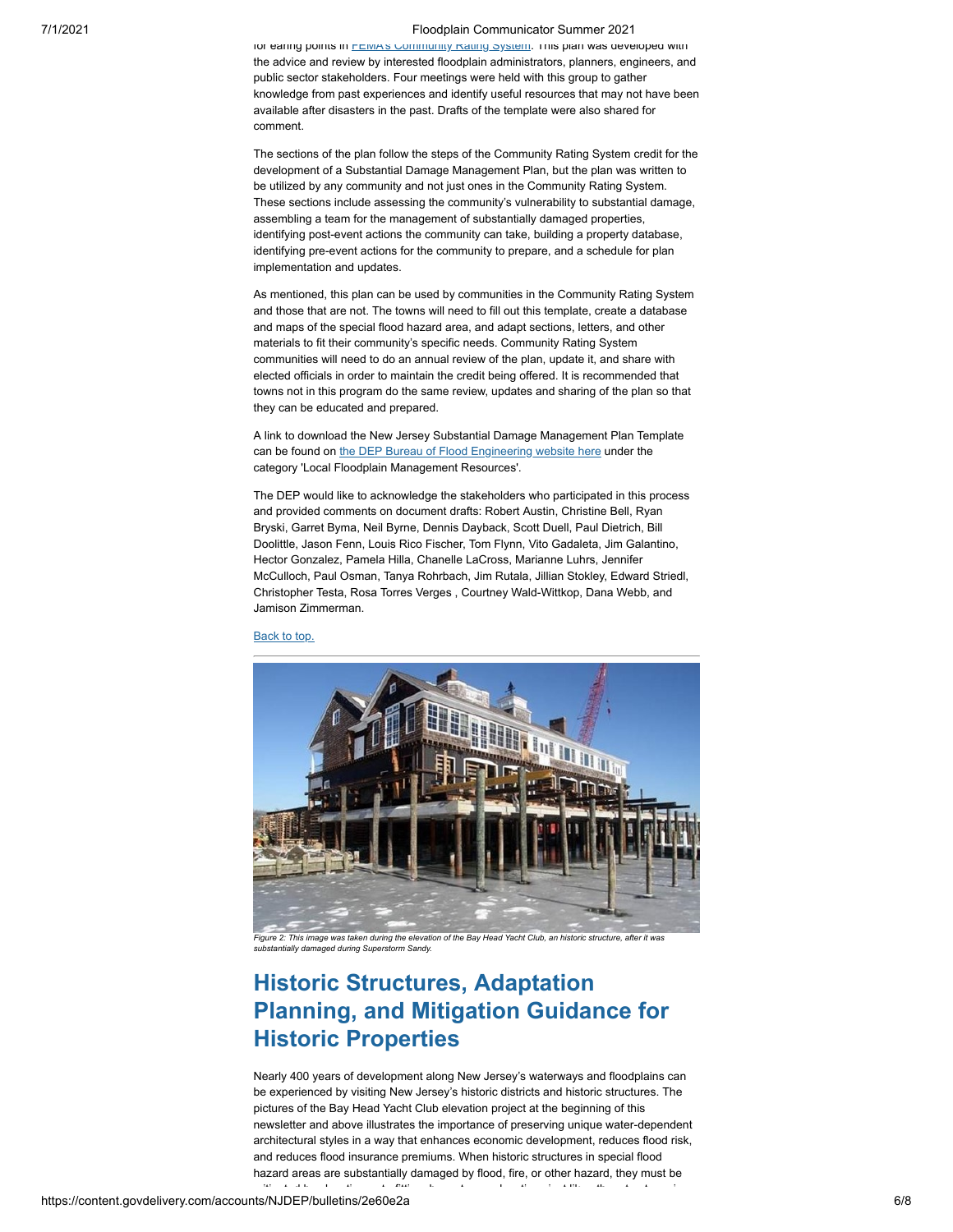#### 7/1/2021 Floodplain Communicator Summer 2021

mitigated by elevating, retrofitting, buyouts, or relocations just like other structures in a floodplain. When severe damage or future risk make elevation or retrofitting structurally impossible, historic structures should be saved for future generations by pursuing a combination of a buyout and relocations to higher ground. Demolition of historic structures should be reserved only for those structures too damaged to be saved or relocated.

When full mitigation is not an option, only structures that qualify for listing on Federal and State registries can be given a variance according to National Flood Insurance Program and Uniform Construction Code rules. Unfortunately, partial mitigation activities will not significantly lower insurance premiums for any structure that receives a variance because the flood risk has not been fully mitigated.

With the increased frequency, intensity, and duration of precipitation events and a 50% probability of 1.4 feet of sea level rise by 2050, many of New Jersey's historic structures are even more vulnerable to flood risk than when they were constructed. Many of these properties are publicly owned. Municipalities should consider developing an adaptation plan for their historic structures as part of a comprehensive Historic Preservation Master Plan Element and to avoid future flood damage and to reduce insurance premiums. Municipalities should also consider allocating or setting aside mitigation funding annually to implement their historic structure adaptation plans.

To assist owners of historic properties, [DEP's Historic Preservation Office](https://www.state.nj.us/dep/hpo/?utm_medium=email&utm_source=govdelivery#:~:text=Mailing%20Address%3A%20Mail%20Code%20501-04B%20State%20of%20New,NJ%2008625-0420%20TEL%3A%20%28609%29%20984-0176%20FAX%3A%20%28609%29%20984-0578) has [developed a two-volume guidance document to better inform adaptation planning. The](https://www.nj.gov/dep/hpo/images/_MULT_DG_32_v1_ID14076r.pdf?utm_medium=email&utm_source=govdelivery) Flood Mitigation Guide for Historic Properties explains the mitigation options available to local planners, local officials, and historic preservation advocates so they can make informed choices. [The Elevation Design Guidelines for Historic Properties](https://www.nj.gov/dep/hpo/images/_MULT_DG_32_v2_ID14078r.pdf?utm_medium=email&utm_source=govdelivery) provides guidance to members of local historic preservation commissions and private homeowners on how historic properties elevations can be accomplished in a manner that is sensitive to the character of those properties. This volume also contains illustrated case studies of the elevation of different historic property types found in NJ.

[The DEP's Office of Historic Preservation website](https://www.state.nj.us/dep/hpo/?utm_medium=email&utm_source=govdelivery#:~:text=Mailing%20Address%3A%20Mail%20Code%20501-04B%20State%20of%20New,NJ%2008625-0420%20TEL%3A%20%28609%29%20984-0176%20FAX%3A%20%28609%29%20984-0578) provides additional historic preservation resources including [LUCY,](https://njdep.maps.arcgis.com/apps/webappviewer/index.html?id=44ce3eb3c53349639040fe205d69bb79&utm_medium=email&utm_source=govdelivery) New Jersey's Cultural Resources GIS viewer, which can be consulted to identify listed properties.

[Back to top.](#page-0-0)

### <span id="page-6-0"></span>**Verifying the Mitigation of Repetitive Loss and Severe Repetitive Loss Properties**

FEMA has a new process in place for submitting any corrections that a community needs to make to its repetitive loss list, using the Repetitive Loss Update Worksheet, also known as the AW-501. It can be downloaded from the FEMA website. Historically, CRS communities submitted to the Insurance Services Office, Inc. (ISO) corrections to their repetitive loss properties, such as duplicate listings, address corrections, verified mitigation efforts, and incorrect community identification numbers. ISO is no longer processing these corrections, as FEMA has brought this task in house. All corrections are now to be sent directly to FEMA at [NFIPUnderwritingMailbox@fema.dhs.gov](mailto:NFIPUnderwritingMailbox@fema.dhs.gov).

Below is guidance as outlined in the Flood Insurance Manual. Documentation required to correct or update a property's prior loss information includes but is not limited to the following:

- **Invalid Loss History Association**—Documentation that shows: o Incorrectly linked addresses and/or losses; or
	-
	- A second address added to a Property Locator Record.
- **Property Value Updates**—The property value is based on market value, which must be shown on one of the following documents:
	- Property tax assessment; or
	- Property appraisal.
- **Mitigation Action**
	- Elevation Certificate based on finished construction of the new or improved building;
	- Color photographs of the building before the improvement;